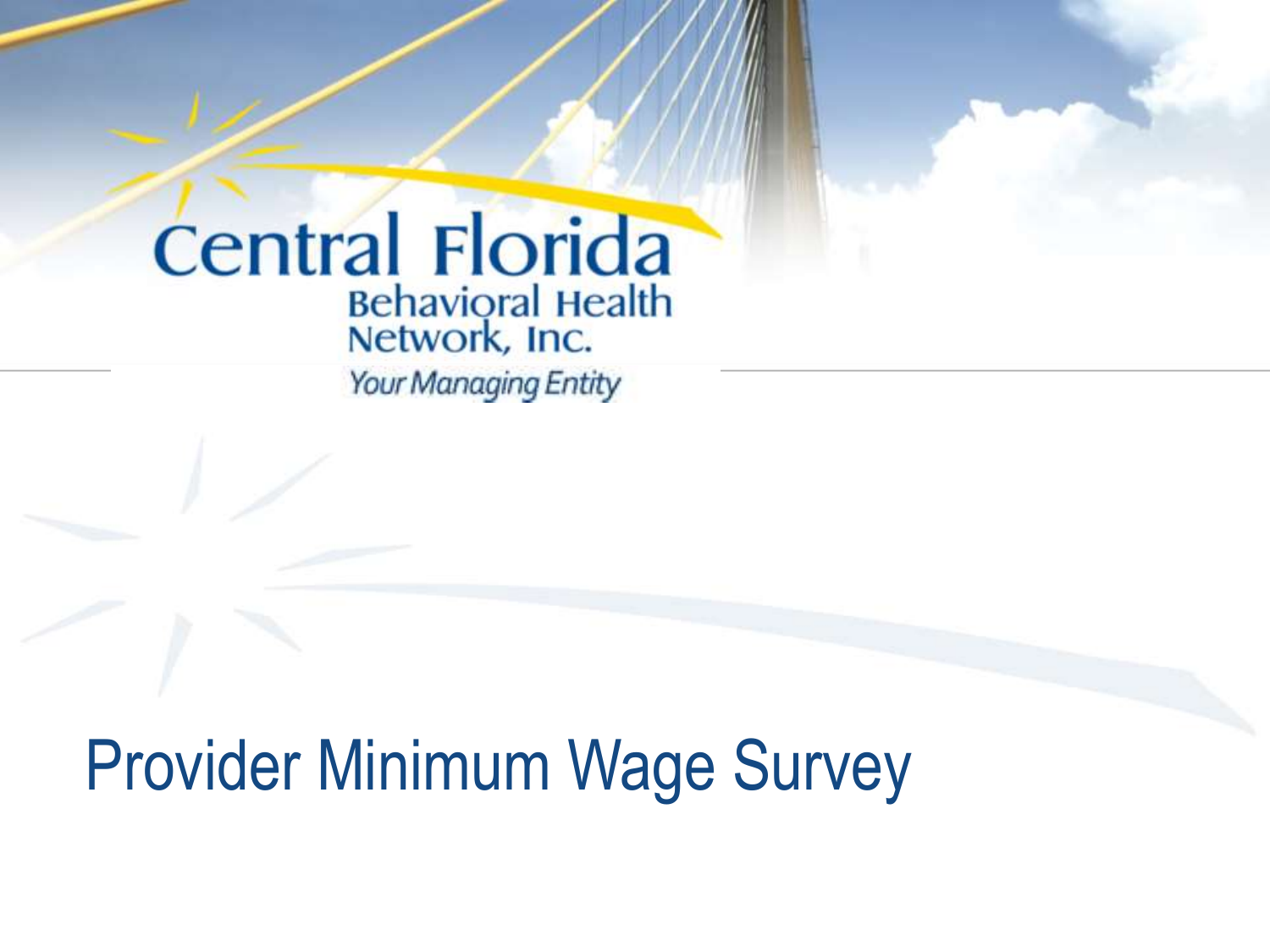### Lapse Factors



*\*20 respondents*

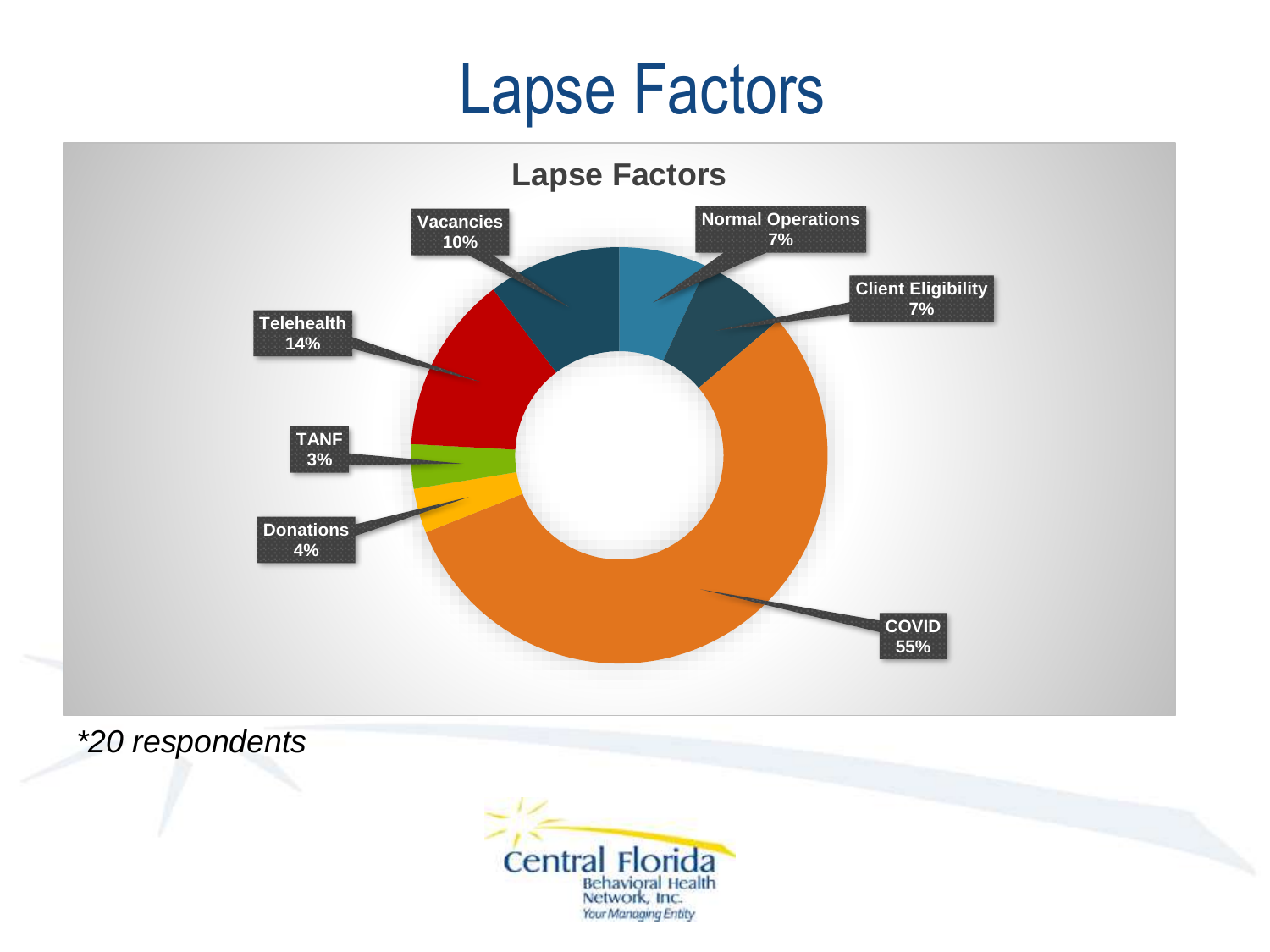### Vacancy Rate

#### **Difference in Vacancy Rate - FY 19-20 to FY 20-21**



*\*18 respondents*

*\*some figures were annualized, based on limited quarterly results in FY 20-21*

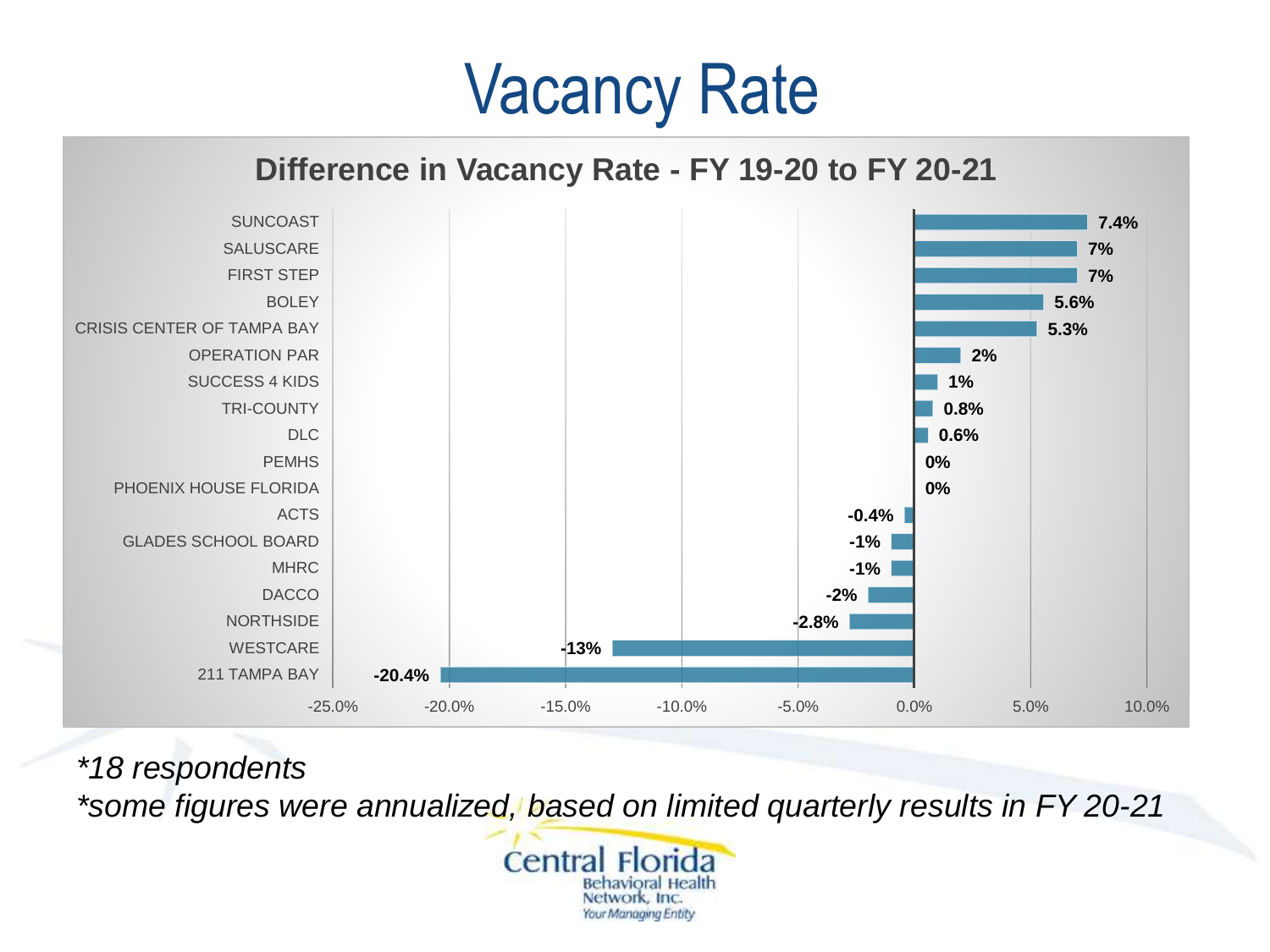### Increased Costs – FY 21-22



*\*15 respondents*